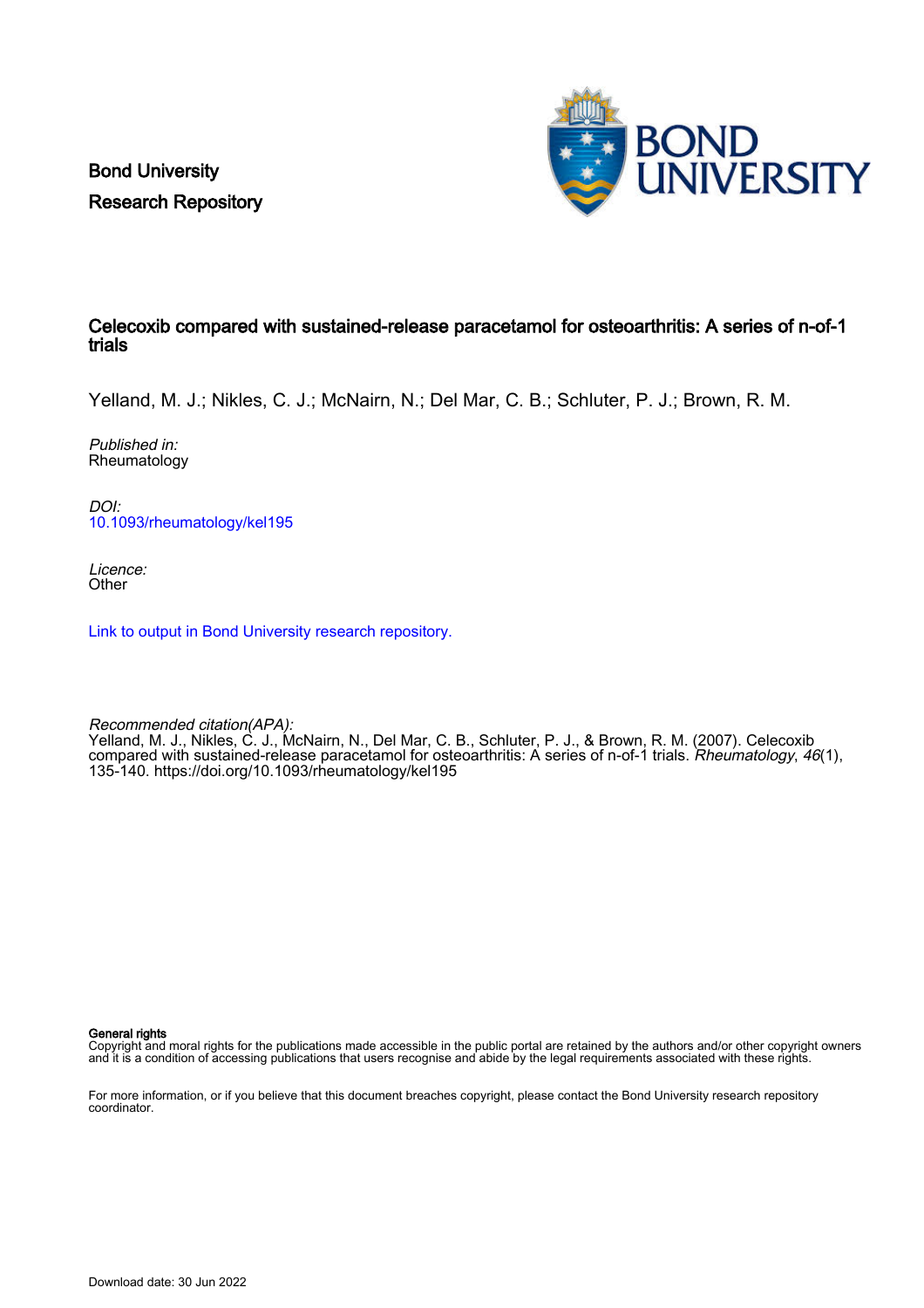| <b>Title</b>                                     | Do n-of-1 trials of celecoxib compared to sustained-release<br>paracetamol change patient use of drugs for osteoarthritis?                                                                                                                                                                                                                                                                                                                         |  |  |  |
|--------------------------------------------------|----------------------------------------------------------------------------------------------------------------------------------------------------------------------------------------------------------------------------------------------------------------------------------------------------------------------------------------------------------------------------------------------------------------------------------------------------|--|--|--|
| <b>Authors</b>                                   | Michael Yelland <sup>1</sup> , C Jane Nikles <sup>2</sup> , Norma McNairn <sup>3</sup> , Chris Del<br>Mar <sup>4</sup> , Phil Schluter <sup>5</sup>                                                                                                                                                                                                                                                                                                |  |  |  |
|                                                  | 1. Michael J Yelland, MB BS PhD. Associate Professor of<br><b>Primary Health Care, Griffith University</b>                                                                                                                                                                                                                                                                                                                                         |  |  |  |
|                                                  | 2. C Jane Nikles, MB BS. Senior Research Fellow and PhD<br>candidate, Discipline of General Practice, The University of<br>Queensland, Herston Rd, Herston, Queensland, Australia, 4006                                                                                                                                                                                                                                                            |  |  |  |
|                                                  | 3. Norma McNairn BA(Hons) BSc RN. Research officer, IMET<br>service, The University of Queensland                                                                                                                                                                                                                                                                                                                                                  |  |  |  |
|                                                  | 4. Chris B Del Mar, MD Dean, Medicine and Health Sciences,<br>Bond University, Gold Coast, Queensland, Australia                                                                                                                                                                                                                                                                                                                                   |  |  |  |
|                                                  | 5. Philip J Schluter, BSc(Hons), MSc, PhD. Professor of<br>Biostatistics, Auckland University of Technology, New Zealand                                                                                                                                                                                                                                                                                                                           |  |  |  |
| Name and address                                 | A/Prof Michael Yelland                                                                                                                                                                                                                                                                                                                                                                                                                             |  |  |  |
| for correspondence                               | <b>School of Medicine</b><br>Logan campus<br><b>Griffith University</b><br><b>University Drive</b><br>Meadowbrook Qld 4131<br>Australia                                                                                                                                                                                                                                                                                                            |  |  |  |
|                                                  | m.yelland@griffith.edu.au                                                                                                                                                                                                                                                                                                                                                                                                                          |  |  |  |
| <b>Name and address</b> As above<br>for reprints |                                                                                                                                                                                                                                                                                                                                                                                                                                                    |  |  |  |
| <b>Statement</b><br>Οf<br>competing interests    | GlaxoSmithKline provided medication and placebos, and funding<br>initial planning discussions; and viewed th<br>participated in<br>manuscript prior to publication, but had no involvement in th<br>collection, analysis or interpretation of data, writing the report or th<br>decision to submit the final manuscript for publication.<br>The<br>provided funding that supported the salaries of Jane Nikles an<br>Norma McNairn on the project. |  |  |  |
| <b>Acknowledgements</b>                          | Thanks to the Australian Health Ministers Advisory Council for<br>funding; GlaxoSmithKline Consumer Healthcare for supply of<br>medication, placebos, and funding and for their invaluable support;<br>Donna-Marie Preston, Robyn Brown and Grace McBride for<br>collecting the data; and the doctors and patients who took part in<br>this study.                                                                                                 |  |  |  |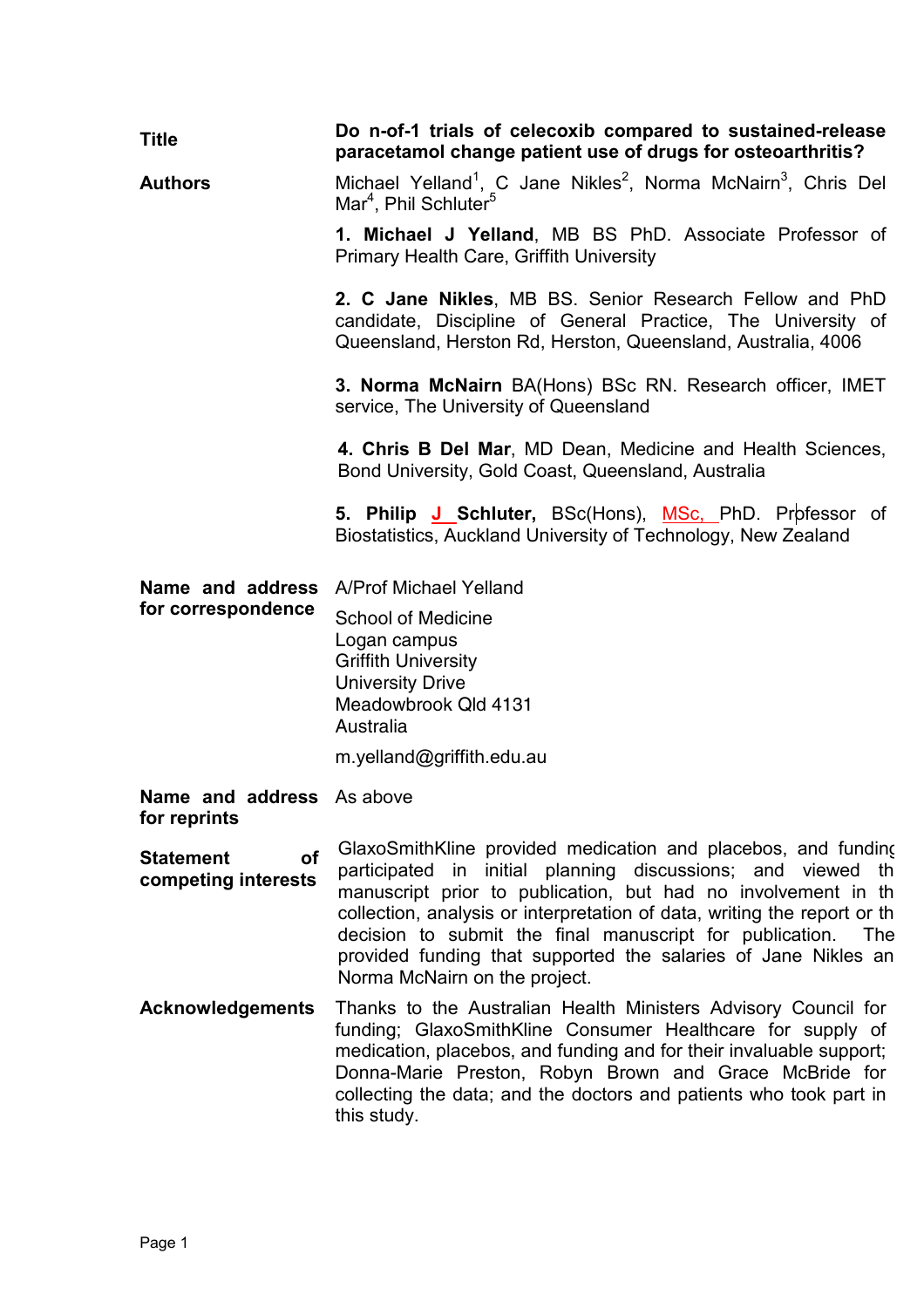## **ABSTRACT**

**Objective:** To assess the use of n-of-1 trials for short-term choice of drugs for osteoarthritis.

**Design and setting:** Evaluation of community-based patients undergoing n-of-1 trials (double-blind, cross-over comparison of celecoxib 200 or 400 mg daily vs sustained-release paracetamol 1330 mg three times daily in three pairs of two-week treatment periods with randomization of medication within pairs, with the outcomes of pain and stiffness in sites nominated by the patient, functional limitation scores, preferred medication, and side effects).

**Participants:** Patients with osteoarthritis (with pain for ≥1 month) severe enough to warrant consideration of long-term use of celecoxib but for whom there was doubt about its efficacy.

**Main outcome measures:** Changes in drug use after an n-of-1 trial.

**Results:** 41/59 n-of-1 trials were completed, in which for 33 (80%) the overall symptom relief by celecoxib and paracetamol was equivalent. Management after the n-of-1 trial was concordant with its result for 19 of these (13 generally using paracetamol, six celecoxib). Symptom relief for celecoxib and paracetamol was not equivalent for the remaining eight patients: celecoxib provided better relief for seven.

**Conclusions**: N-of-1 trials provide a rational and effective method to best choose drugs for individual with osteoarthritis. Sustained–release paracetamol is useful for most patients whose management is uncertain.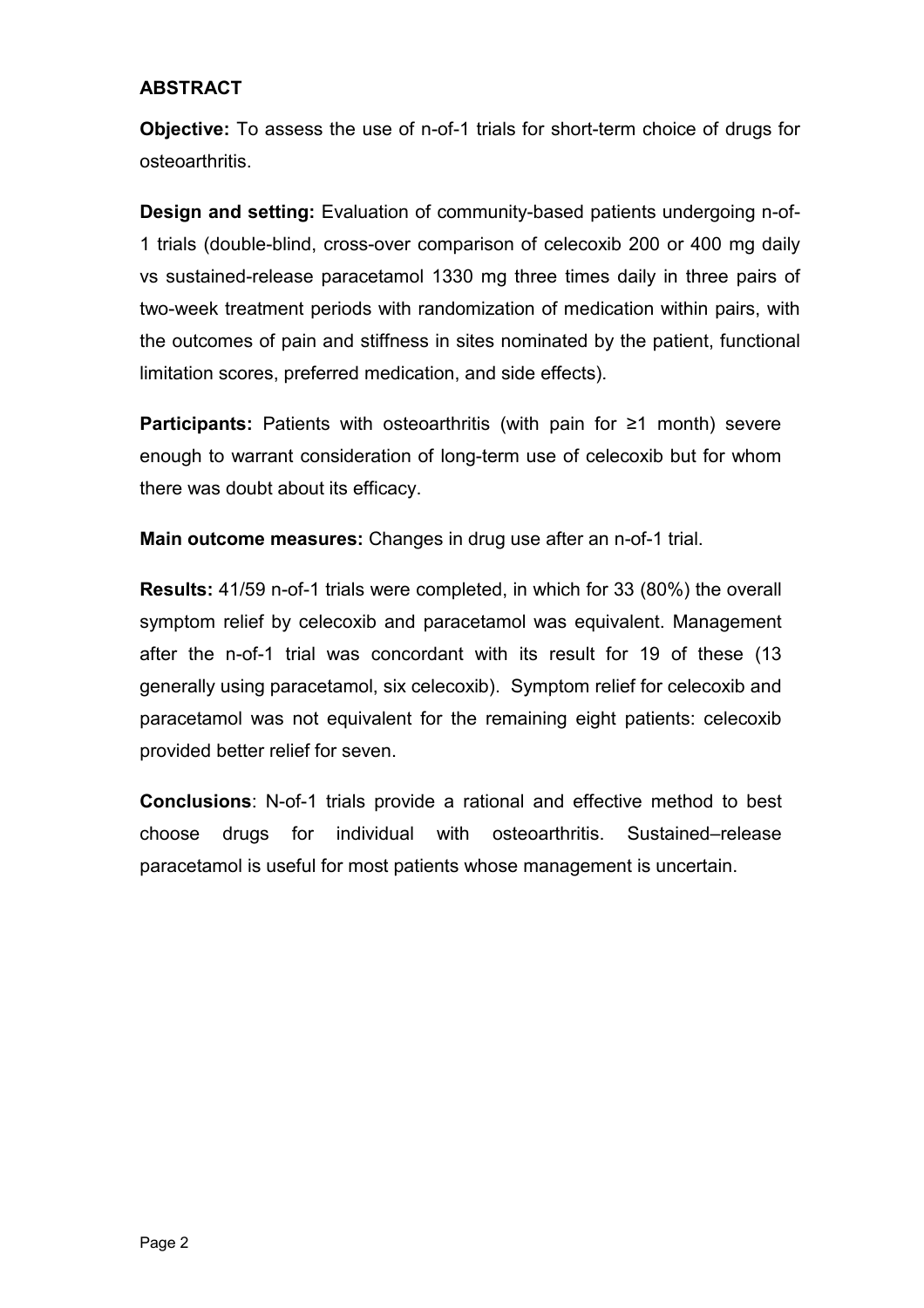#### **Introduction**

Osteoarthritis (OA) is one of the ten most disabling diseases in the developed world.<sup>1</sup> inflicting joint pain and stiffness among 10% of men and 20% of women aged 45–60 years in the west.<sup>2</sup> This morbidity presents a significant healthcare burden and comes at enormous cost, mostly for analgesic and anti-inflammatory drugs. Paracetamol, relatively cheap and safe, is the agent of first choice of advisory guidelines based on good evidence from trials.<sup>3-5</sup> But NSAIDs are better for some individuals, especially for moderate to severe OA pain<sup>4</sup> or where the pain is unresponsive to paracetamol.<sup>3</sup>

One solution for the safety issue seemed to be COX-2 specific NSAIDs, which were increasingly used until 2004 when reports of elevated risk of cardiovascular events changed this perception. $6,7$ 

Paracetamol has the disadvantage of requiring 4 doses per day to maintain therapeutic serum levels. The recent introduction of sustained-release paracetamol has reduced this requirement to 3 doses per day. $8,9$ 

There are three published randomised controlled trials comparing paracetamol and celecoxib,  $10-12$  but no n-of-1 trials. These provide empirical data of individual responses to treatment. These are within-patient randomized, double-blind, cross-over comparisons, in which patients act as their own controls, and provide the most rigorous information available for any individual patient.  $13-17$ 

We investigated how the results of n-of-1 trials influenced drug use in the short-term for patients with OA.

#### **Methods**

We offered an n-of-1 service for celecoxib/sustained-release paracetamol throughout Australia between December 2003 and December 2004 communicating (as we have previously described<sup>13;18;19</sup>) by post, telephone, fax and email. The process was similar to requesting a pathology test: we sent packs of test medications by post to patients' family physicians on request; patients completed a daily symptom diary; and we followed up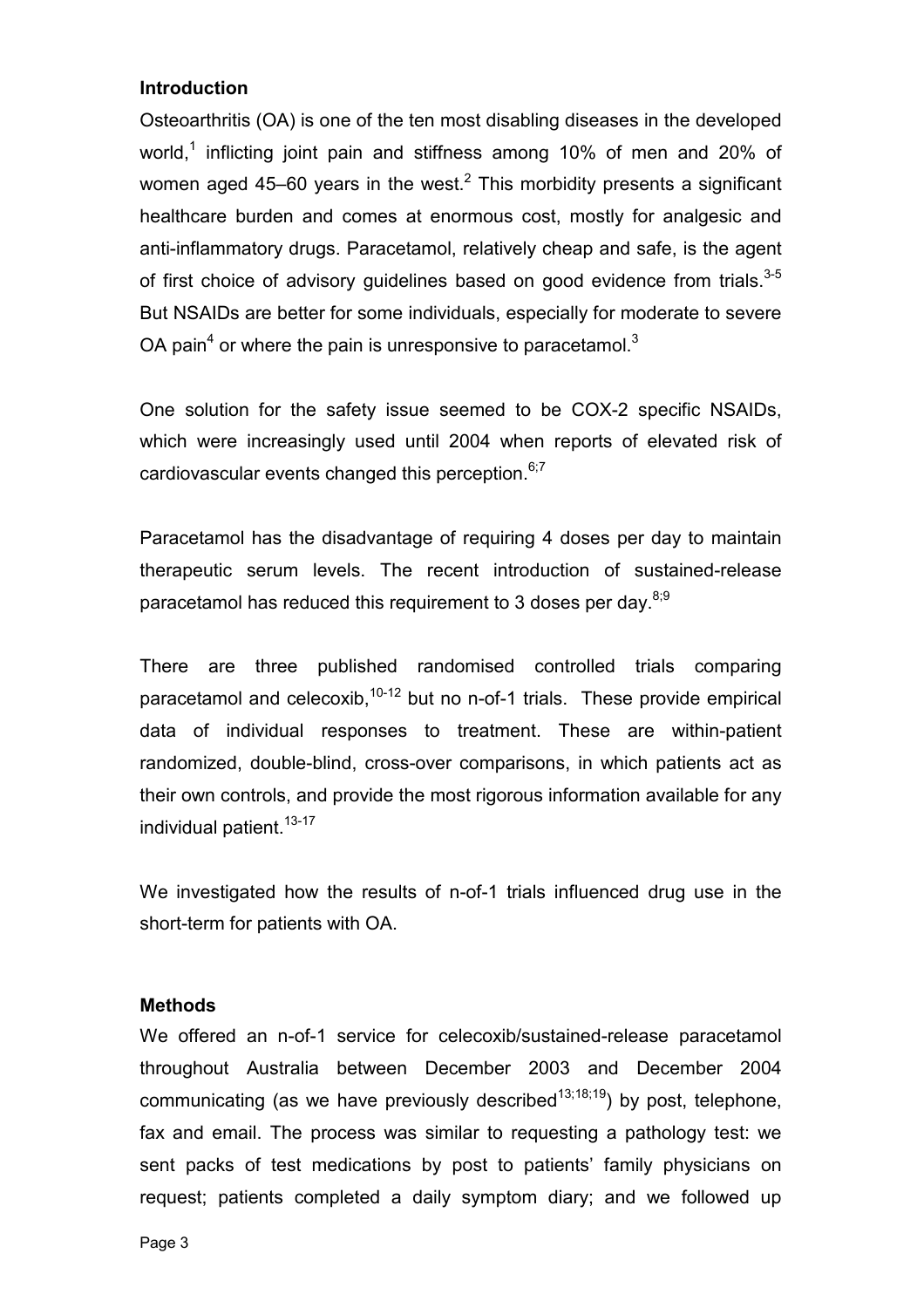patients by telephone, while the clinician continued to provide usual clinical care. At the end of the n-of-1 trial diaries were analysed, and a report sent to the doctor within two weeks. When the patient next consulted their doctor, the results were available to inform management decisions.

Recruitment was through a network of participating doctors and a print media and radio publicity campaign. Potential patients were able to contact our service directly, and information packs which we sent out could be taken to the doctor for them to request an n-of-1 trial. Eligibility was restricted to adults providing written informed consent with a clinical diagnosis of OA pain for at least one month of sufficient severity to consider long-term use of antiinflammatory drugs or paracetamol. Contra-indications to either of these, or sulphas; concomitant disease (such as peptic ulcer, hepatic or renal dysfunction) which increases the risk of side-effects; and depot corticosteroid injection in the last two months, were exclusions.

Patients took either sustained-release paracetamol (1.33 g 3-times daily) or celecoxib (200 mg daily, or 200 mg twice daily for those who were already using this dose), and a placebo encapsulated to be identical to the alternative drug. There were three comparisons with paired 2-week treatment periods, (a total of 12 weeks), each of which was randomly assigned using a computergenerated schedule. Patients, doctors and the research assistant were blinded to medication order. We sent the drugs to participants fortnightly in pre-prepared blister packs. We recommended tramadol to the doctors for 'escape' analgesia for uncontrolled pain.

Ethics approval for this study was provided by the University of Queensland Human Research Ethics Committee.

At commencement, patients provided demographic information and a drug history; and recorded side effects weekly. At the end of each treatment period they guessed which treatment they had received. After the n-of-1 trial, patients were interviewed by telephone about subsequent management decisions.

We assessed pain and stiffness scores daily with visual analog scales marked 0 to 10, omitting the first week of data from each period to negate any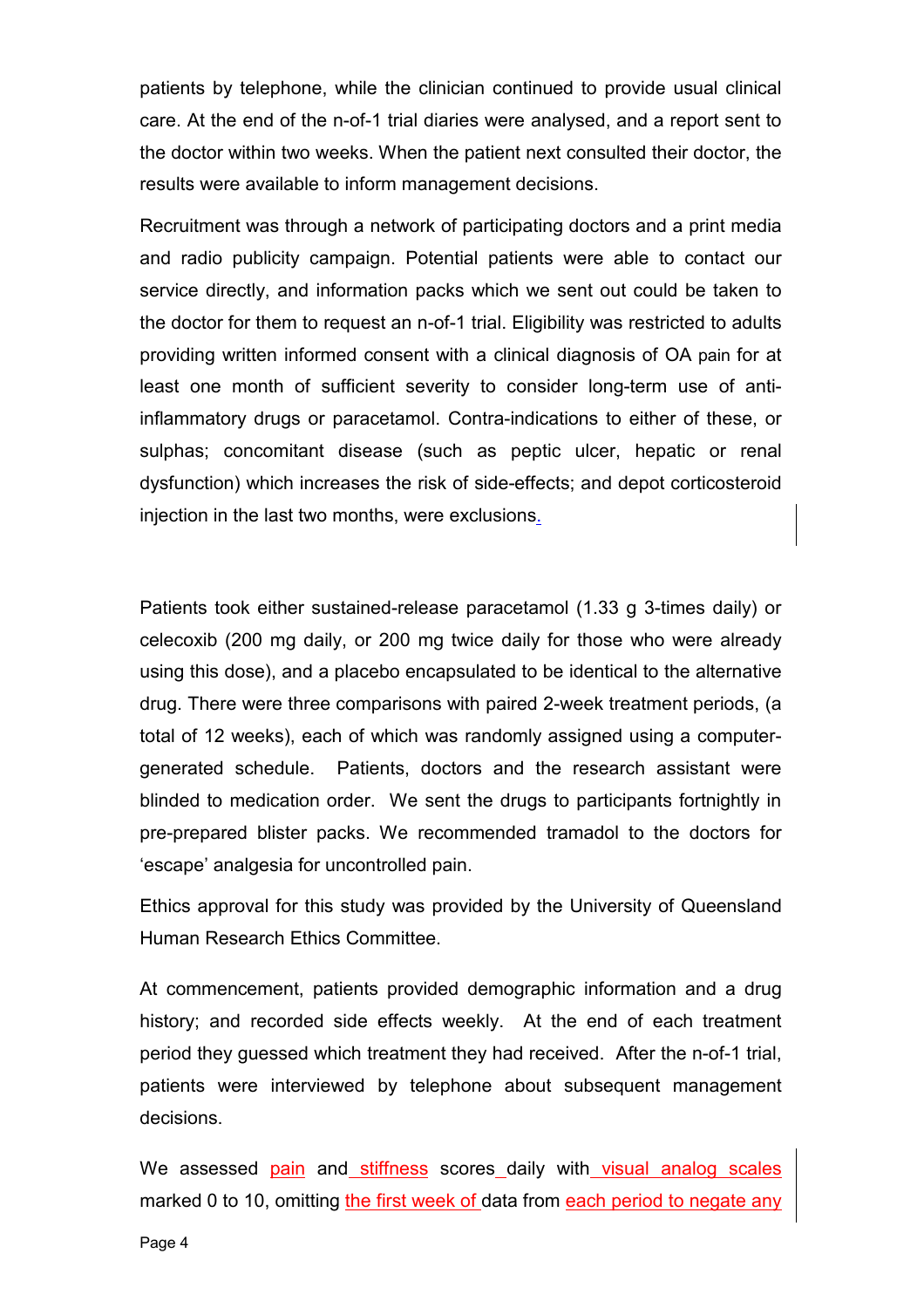carry-over effects. We assessed the patient specific functional scale<sup>20</sup> using up to 5 patient-nominated functions to assess functional limitation on a 0 to 10 visual analog scale. Differences in mean scores between measurements within pairs of periods were analyzed using hierarchical Bayesian random effects models.<sup>21</sup> Assuming a minimum detectable difference in pain and stiffness scores of 1.0,<sup>22</sup> a definite response was defined as an adjusted mean absolute difference  $\geq 1.0$ , a probable response as a difference of  $\geq 0.5$ but <1.0, and all other responses as no difference. Assuming a minimum detectable difference in functional limitation scores of 2.0,<sup>23</sup> a definite response was defined as an adjusted mean absolute difference  $\geq 2.0$ , a probable response as a difference of  $\geq 1.0$  but < 2.0 and all other responses as no different.

At the end of each comparison, we assessed medication preference. A definite response was defined as a preference for one medication in all 3 comparisons, a probable response as a preference in 2 comparisons and no response as a preference in 0 or 1 comparison. We assessed adverse events weekly in each treatment period. Here, a definite response was defined as fewer events on one medication in all 3 comparisons, a probable response as fewer events in 2 comparisons and no response as fewer events in no comparisons or 1 comparison.

To describe the overall response, we created an aggregate response variable, composed from an equally weighted linear combination of the five variables (each defined on a 5-point scale from  $-2$  favouring celecoxib to  $+2$ favouring paracetamol). An individual with aggregate response absolute value  $\geq 6$  was considered a definite responder, a value  $\geq 3$  but  $\leq 6$  was considered a probable responder, and a value <3 was considered a nonresponder.

### **Results**

Recruitment was stopped prematurely in December 2004 because the Australian Therapeutic Goods Administration (TGA) directed all research involving celecoxib to stop in view of newly learned increased risk of cardiovascular events from it.

We enrolled 79 patients: 20 did not start their n-of-1 trials; (13 because of the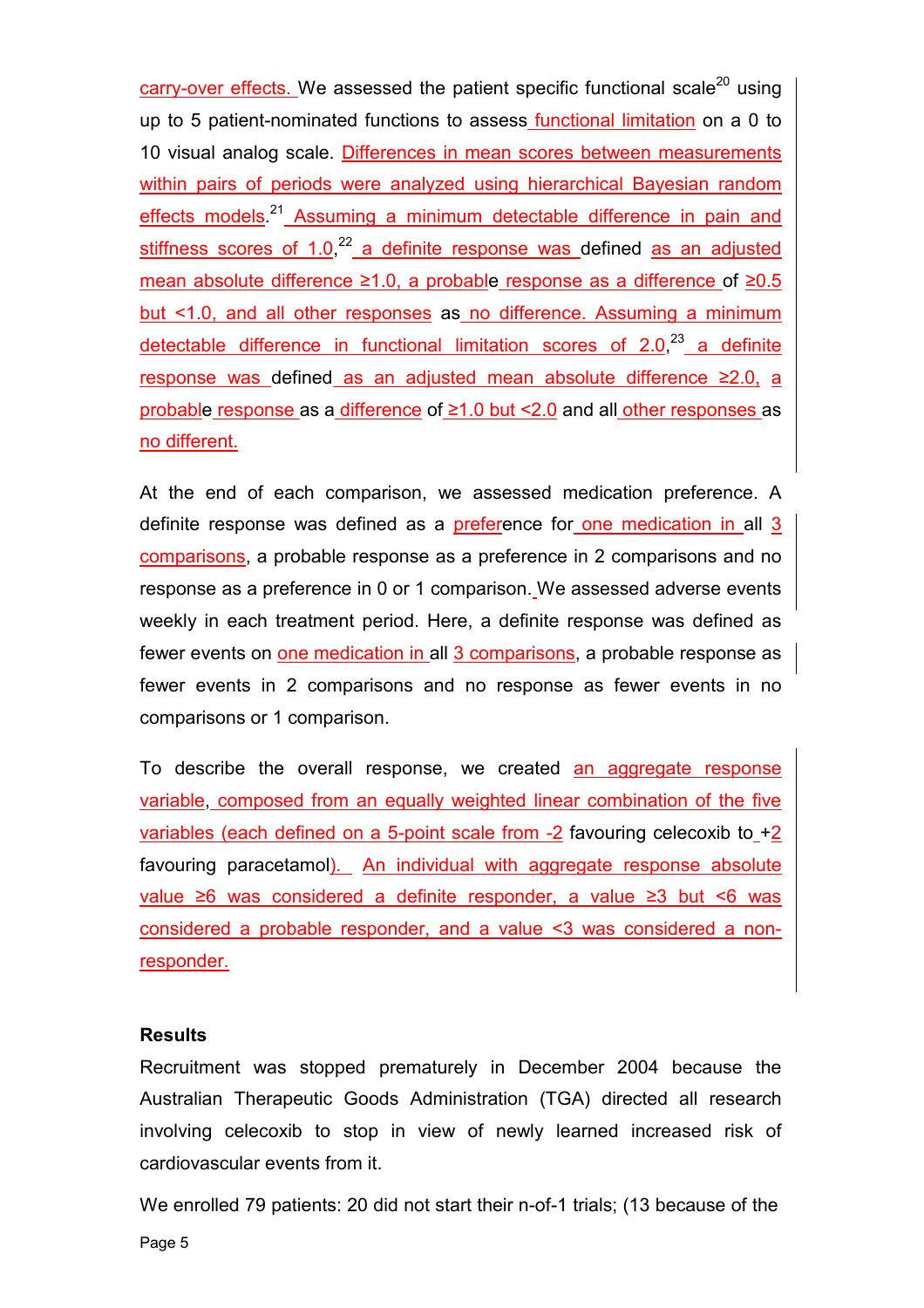TGA directive; two because of a prior recall of rofecoxib (a COX-2 inhibitor in the same class); and five for other reasons, mainly sulpha allergies); 18 completed only one or two comparisons (one because of adverse reactions to celecoxib; six severe pain; five the TGA directive; three the large number of tablets; and one each because of concern relating to side-effects of celecoxib; failure to complete diaries; and impending admission for surgery). The mean age of those who withdrew from this study was 61 years, older than most.

Doctors proposed nine n-of-1 trials to patients; patients initiated 50 (45 after approaching us having heard of the service by advertisements; four heard about them from other patients; and one worked in our research building). Demographic and clinical characteristics of the 59 enrolled patients were unremarkable, Table 1.

#### *Blinding*

The dose of celecoxib used during the celecoxib periods was 200 mg, once daily for 32 patients and twice daily for nine patients. Only one of the 41 patients guessed which medication they were using in 6/6 treatment periods correctly; one 5/6; four 4/4; and the remainder 0/6, 1/6 or 2/6 correctly, no difference from what could be expected from chance alone.

#### *Pain, stiffness and functional limitation scores*

Of the 41 completers, 12 had detectable differences in pain scores, (10 in favour of celecoxib); 14 in stiffness scores, (12 in favour of celecoxib); two in functional limitation scores, (both in favour of celecoxib). The number of patients with no detectable differences between medications for these scores was 24, 22 and 26 respectively (Table 2).

With meta-analysis of all 41 trials, the mean (SD) scores for the group were lower for celecoxib by ---( ) for pain, ---( ) for stiffness and ---( ) for functional limitation.

*Aggregate response \*\*Should this appear here or after the 'adverse effect results – given that is uses these results too?\*\**

Page 6 Looking at the whole group, 33 (80%) patients showed no difference in their response to the two medications; 5 had responses that were probably better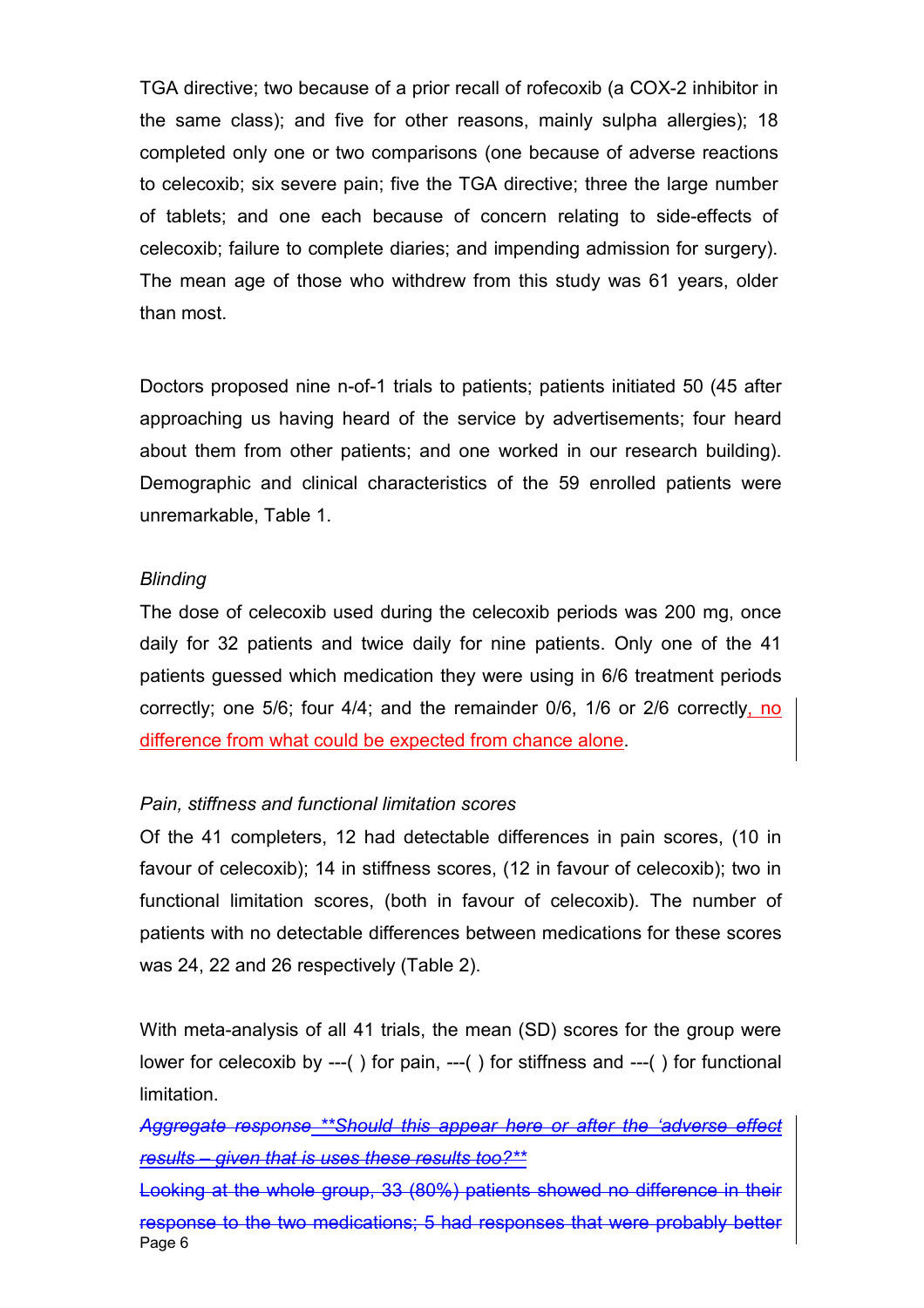from celecoxib than paracetamol and; one had a response that was probably better to paracetamol than to celecoxib. Two patients' responses definitely better to celecoxib than paracetamol.

#### *Medication preference*

Three patients preferred celecoxib over paracetamol in all three comparisons: and five in two of three comparisons. The remaining 33 had no obvious preference.

#### *Adverse events*

Only one adverse event—severe foot/ankle swelling on celecoxib—resulted in withdrawal. Nine patients reported more adverse events while on paracetamol than on celecoxib, and five reported more while on celecoxib than on paracetamol. In the other 25 patients there was no difference in the prevalence of adverse events reported.

The most common adverse events on celecoxib were headache and loss of energy (54%), indigestion (36%) and constipation (32%); on paracetamol they were loss of energy (51%), headache (49%) and constipation and indigestion (44%) (Table 4).

Adverse events were mild or moderate in 32 patients. The other nine had between 1 and 3 severe symptoms, and one had 6 severe symptoms. One patient had tinnitus through the trial on both drugs. Two other patients had this with celecoxib only. Other severe events on celecoxib were trembles, upper body rash, loss of energy and indigestion/heartburn.

Two patients had severe loss of energy on paracetamol extend. Other severe events on paracetamol extend were dizziness, diarrhoea, restless leg and poor concentration.

#### *Aggregate response*

Page 7 The aggregate response showed no difference in the response to the two medications in 33 (80%) patients; five had responses that were probably better to celecoxib than paracetamol and; one had a response that was probably better to paracetamol than to celecoxib. Two patients' responses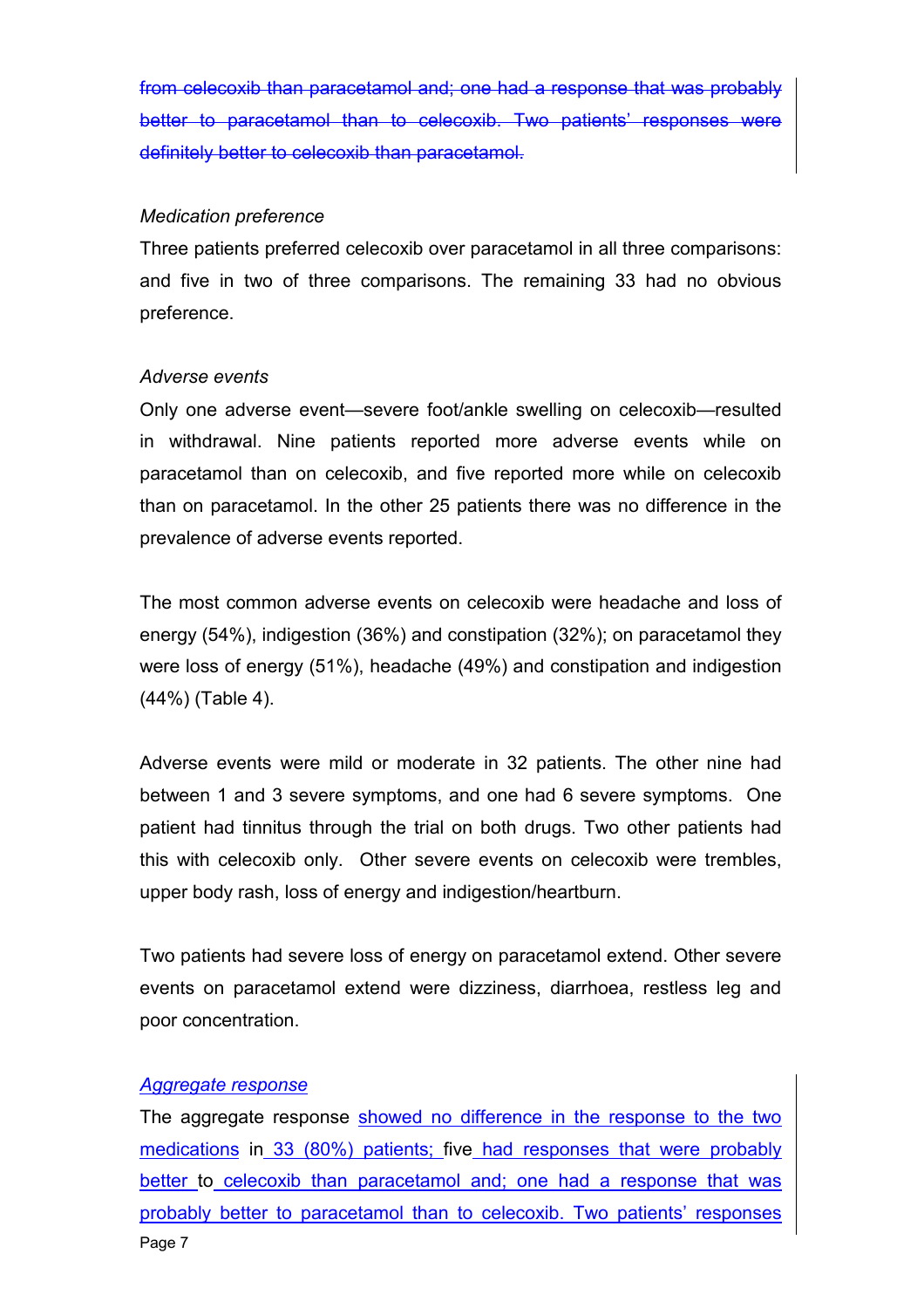were definitely better to celecoxib than paracetamol. Agreement between all pair-wise comparisons of the 5 outcome variables contributing to the aggregate response was poor  $(\kappa < 0.40)$ , except for that between pain and stiffness  $(\kappa=0.80)$ .

#### *Change in drug use after the n-of-1 trial*

Following the n-of-1 trials there was no change in management in 15/41 (37%) patients; 12/41 (29%) discontinued NSAID/COX-2 inhibitors afterwards; paracetamol was added or substituted for 7/41 (17%) patients; and paracetamol was discontinued in 6/41 (15%) patients.

### *Consistency of drug management with the result of the n-of-1 trial*

Among the 33 patients for whom there was no difference between medications, 13 were subsequently managed with paracetamol mainly and six with COX-2 inhibitors mainly; three switched to NSAIDs, two ceased drugs, and the management was unknown for nine. Of the other eight patients whose results favoured one or the other drug, six were managed consistently with their IMET result. Altogether, in 25/41 (61%) management was consistent with their IMET results.

### **DISCUSSION**

The aggregate results showed that most (80%) patients completing an n-of-1 trials have a similar response to celecoxib as to paracetamol. Of the remainder celecoxib was probably better in most. These findings are hardly surprising as they are similar to previous ones for  $OA^{13,14}$  Caution is warranted in generalising these results the broader population of patients with OA as they are derived from a population of patients characterised by uncertainty about the efficacy of their drugs for them as individuals and so may not represent. Likewise, caution applies to interpreting the post-trial decisions about medications as the highly publicised problem with COX-2 inhibitors that occurred simultaneously may have led more patients to stop celecoxib than would have otherwise.

Page 8 The main application of n-of-1 trials in clinical practice could be to guide patients in a rational decision about which of a pair of management options best favours their chronic disease. These data might help medical services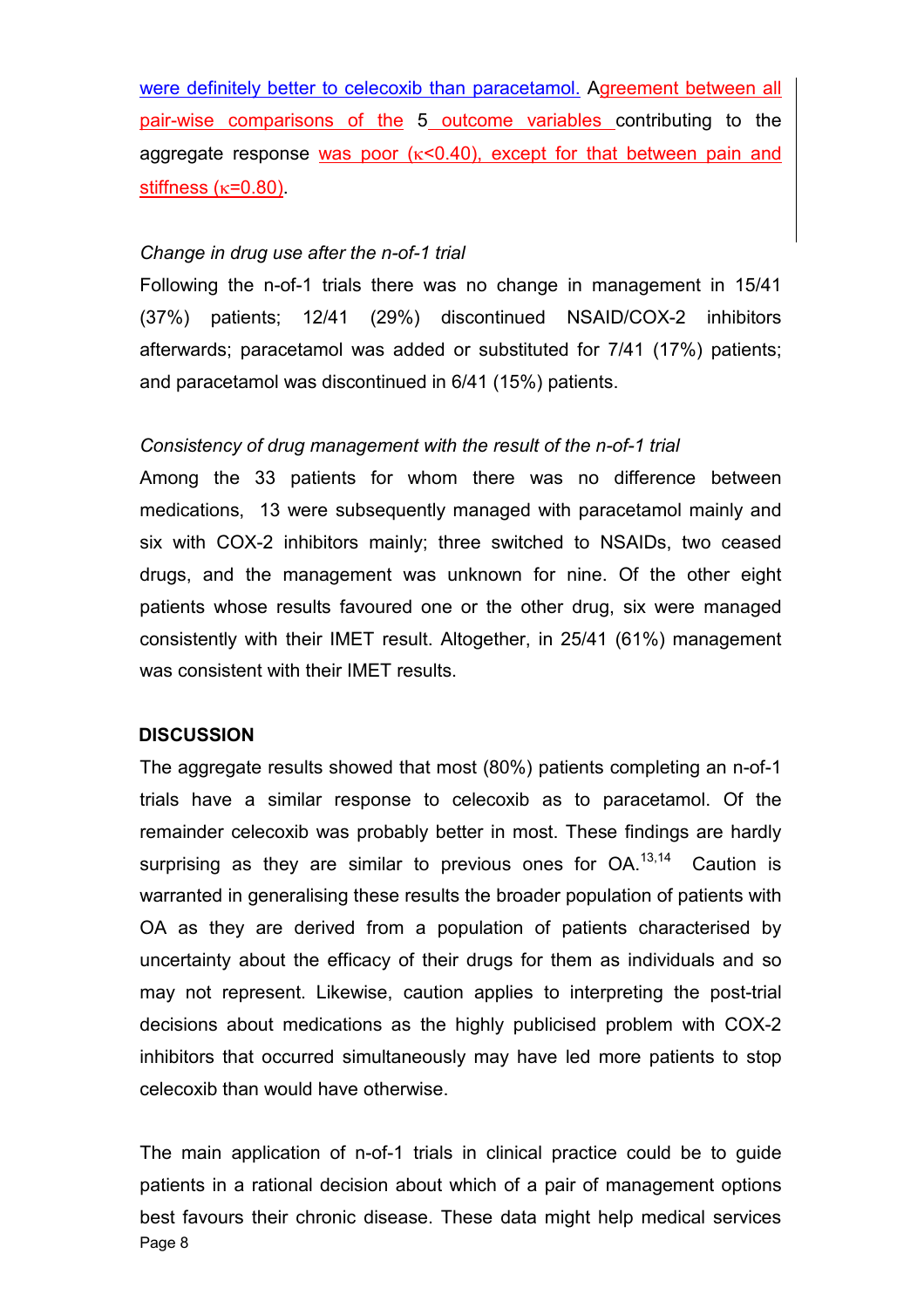decide to adopt this process. We have shown that for one of the most common chronic diseases use of n-of-1 trials is entirely feasible. That they are acceptable to many patients can be attested by the fact that they must commit to completing daily symptom diaries for 12 weeks. The withdrawal rate of 30% is fairly typical of n-of-1 trials (34%, 40% and 37%)<sup>13,14;15</sup> and indeed typical of many conventional randomised controlled trials.<sup>24</sup>

We have shown that use of n-of-1 trials promotes rational management of chronic OA. The impact of this useful clinical tool on long-term management and subsequent economic consequences needs further evaluation before it becomes more widely accepted.

### **TABLES:**

**Table 1**: Demographic and clinical characteristics of completers, noncompleters and total commencers of the chronic pain IMET.

**Table 2**. Response status for each of the five outcomes and the aggregate response weighting all available outcomes equally (n =41)

**Table 3.** Global assessment of response based on an aggregate score with equal weightings for pain, stiffness, function, preferred drug and adverse events.

**Table 4**: Regular drug treatment after the n-of-1 trial compared to before

Table 5. Frequency (%) of adverse events during the total treatment period of up to 6 weeks on each medication during the n-of-1 trial. Events for each medication are counted only once per participant.(n=41)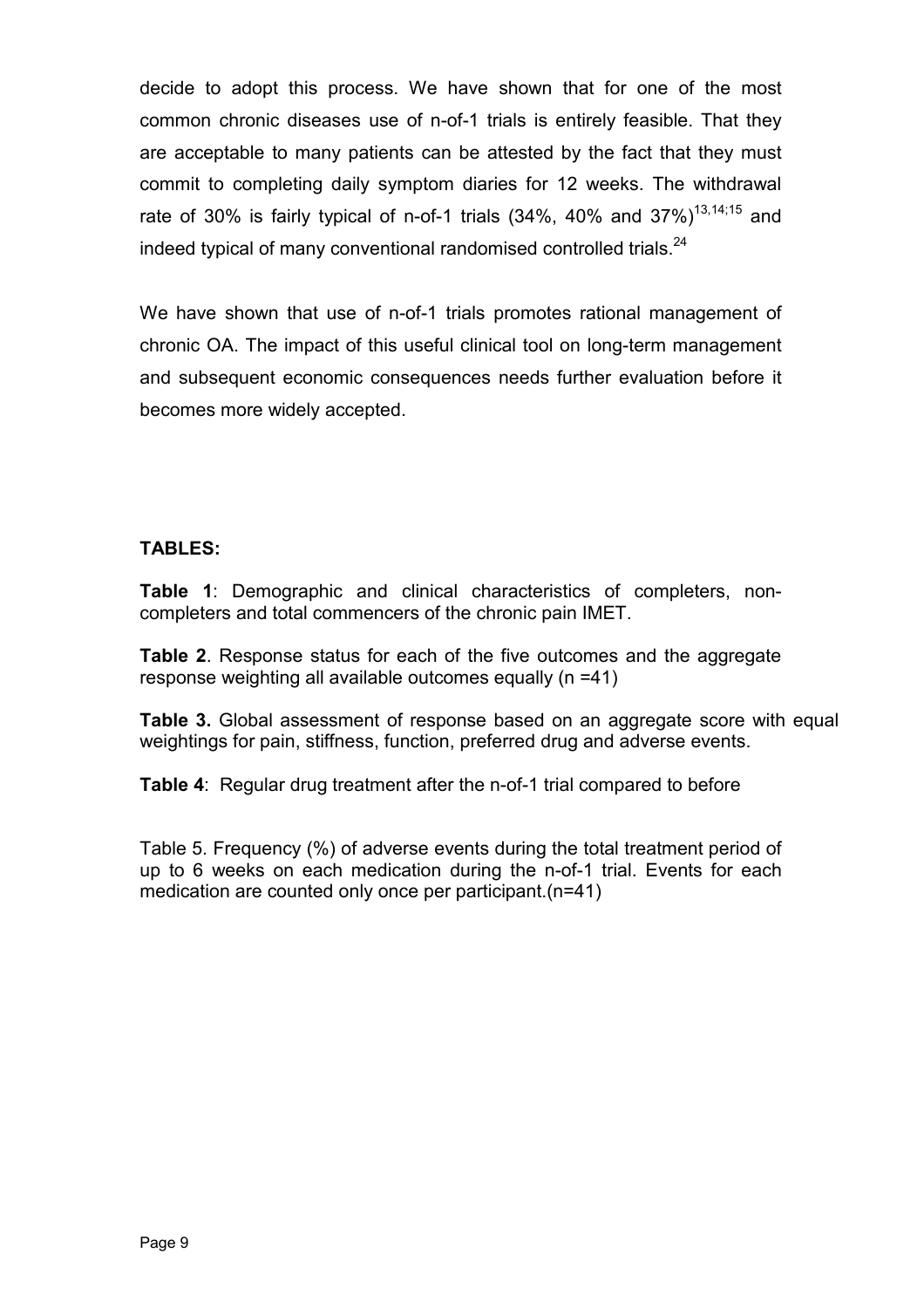| Variable                                                                                                                                                                                                               |                    | <b>Completers</b><br>$(n = 41)$                                                | Non-<br>completers<br>$(n = 18)$                                               | <b>Total</b><br>$(n = 59)$                                                         |
|------------------------------------------------------------------------------------------------------------------------------------------------------------------------------------------------------------------------|--------------------|--------------------------------------------------------------------------------|--------------------------------------------------------------------------------|------------------------------------------------------------------------------------|
| Age<br>range<br>mean (SD)                                                                                                                                                                                              |                    | 47-80<br>65.5 (8.29)                                                           | $30 - 82$<br>61 (12.28)                                                        | 47-82<br>64 (9.89)                                                                 |
| Duration of pain<br>(years)                                                                                                                                                                                            | range<br>mean (SD) | $1 - 46$<br>11(10.34)                                                          | $2 - 30$<br>12(9.47)                                                           | $1 - 46$<br>11(10.16)                                                              |
| Frequency (%)<br>Sex<br>Male<br>Female                                                                                                                                                                                 |                    |                                                                                | $n$ (%)                                                                        |                                                                                    |
|                                                                                                                                                                                                                        |                    | 15(37)<br>26 (63)                                                              | 6(33)<br>12(67)                                                                | 21 (36)<br>38 (64)                                                                 |
| <b>Employment status</b><br>Full time employment                                                                                                                                                                       |                    | 6(15)                                                                          | 1(6)                                                                           | 7(12)                                                                              |
| Part time/casual employment<br>Unpaid homemaker/unemployed<br><b>Retired</b><br>Other<br>Not applicable/no response<br>Marker joint/area<br>Upper limb<br>Lower limb<br>Neck/back<br>Two or more categories<br>Unknown |                    | 3(7)<br>3(7)<br>26 (63)<br>3(7)<br>0<br>8(20)<br>21(51)<br>8(20)<br>6(15)<br>0 | 2(11)<br>2(11)<br>8(44)<br>2(11)<br>3(17)<br>2(11)<br>9(50)<br>7(39)<br>0<br>0 | 5(8)<br>5(8)<br>34 (58)<br>5(8)<br>3(5)<br>8(14)<br>30(51)<br>15(25)<br>6(10)<br>0 |
| Pre-IMET regular medication<br>Paracetamol alone                                                                                                                                                                       |                    | 1(2)                                                                           | $\mathbf 0$                                                                    | 1(2)                                                                               |
| NSAID/Cox-2 inhibitor alone                                                                                                                                                                                            |                    | 23 (56)                                                                        | 11(61)                                                                         | 34 (58)                                                                            |
| Paracetamol plus NSAID/Cox-2 7 (17)<br>inhibitor                                                                                                                                                                       |                    |                                                                                | 4(22)                                                                          | 11(19)                                                                             |
| Other                                                                                                                                                                                                                  |                    | 4(10)                                                                          | $\mathbf 0$                                                                    | 4(7)                                                                               |
| No drug                                                                                                                                                                                                                |                    | 6(15)                                                                          | 1(6)                                                                           | 7(12)                                                                              |
| Unknown                                                                                                                                                                                                                |                    | $\mathbf 0$                                                                    | 2(11)                                                                          | 2(4)                                                                               |

### **Table 1: Demographic and clinical characteristics of completers, noncompleters and total commencers of the chronic pain IMET.**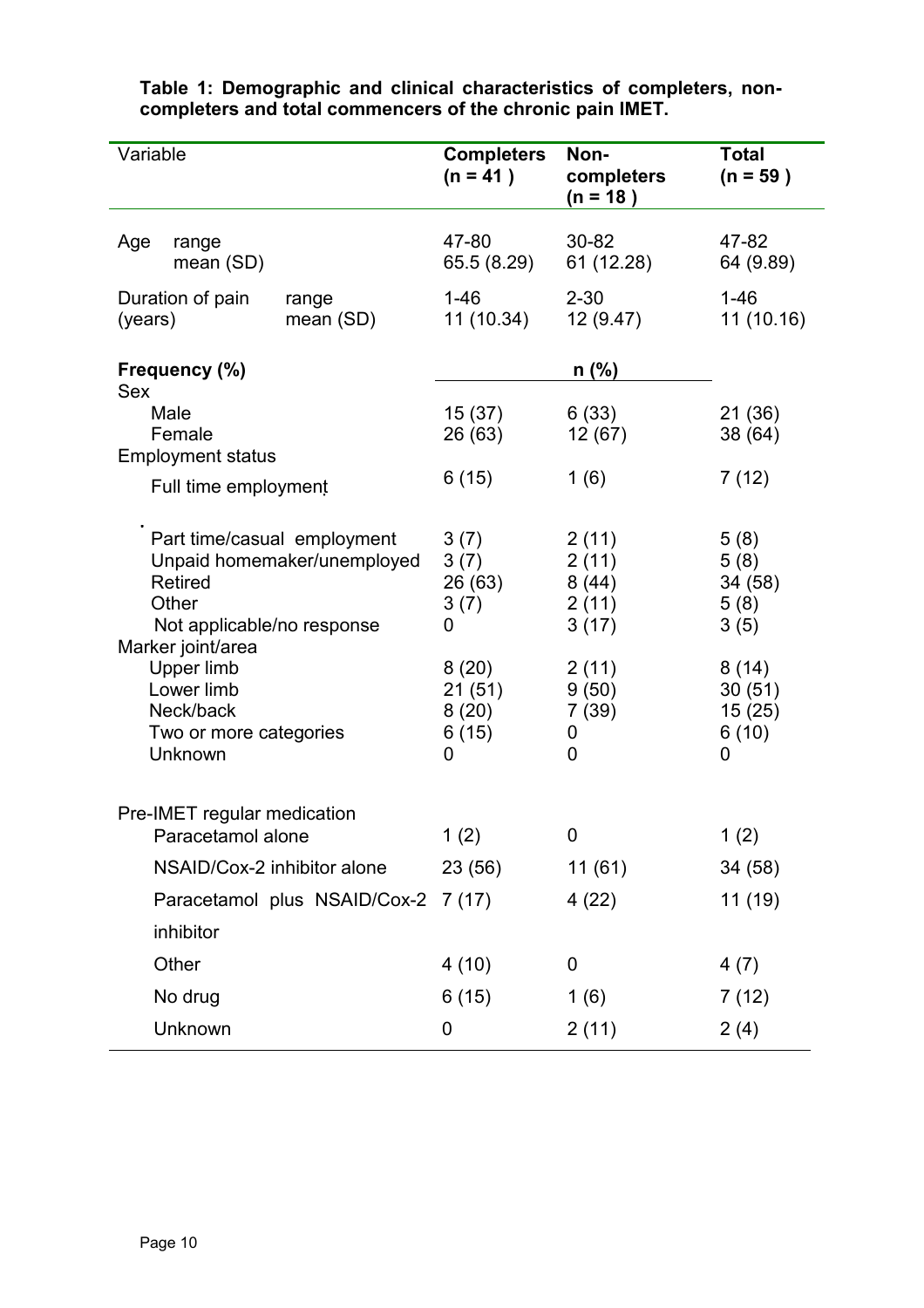|              | celecoxib      |                |            | long acting paracetamol |                |                |
|--------------|----------------|----------------|------------|-------------------------|----------------|----------------|
|              | definitely     | probably       | No         | probably                | definitely     | Incomplete     |
|              | better         | better         | difference | better                  | better         | data           |
| Lower pain 2 |                | 8              | 24         | $\overline{0}$          | $\overline{2}$ | 5              |
| scores       |                |                |            |                         |                |                |
| Lower        | 3              | 9              | 22         | 1                       | 1              | 5              |
| stiffness    |                |                |            |                         |                |                |
| scores       |                |                |            |                         |                |                |
| Lower        | 0              | $\overline{2}$ | 26         | $\overline{0}$          | $\overline{0}$ | 13             |
| functional   |                |                |            |                         |                |                |
| limitation   |                |                |            |                         |                |                |
| scores       |                |                |            |                         |                |                |
| Preferred    | 4              | 5              | 28         | $\mathbf 0$             | 0              | 5              |
| medication   |                |                |            |                         |                |                |
| Fewer        | 7              | $\overline{2}$ | 25         | 4                       | 1              | $\overline{7}$ |
| adverse      |                |                |            |                         |                |                |
| events       |                |                |            |                         |                |                |
| Overall      | $\overline{2}$ | 5              | 33         | 1                       | 0              |                |
| response     |                |                |            |                         |                |                |

# **Table 2. Response status for each of the five outcomes and the aggregate response weighting all available outcomes equally (n =41)**

## **Table 3. Global assessment of response based on an aggregate score with equal weightings for pain, stiffness, function, preferred drug and adverse events.**

|                                            | celecoxib            |                    |                         | paracetamol        |                      |                |  |
|--------------------------------------------|----------------------|--------------------|-------------------------|--------------------|----------------------|----------------|--|
|                                            | definitely<br>better | probably<br>better | <b>No</b><br>difference | probably<br>better | definitely<br>better | <b>TOTAL</b>   |  |
| Management<br>consistent<br>with<br>result | 1                    | 4                  | 19#                     | 1                  | 0                    | 25             |  |
| Management<br>inconsistent with<br>result  | $1^{\star}$          | $\overline{0}$     | $3***$                  | 0                  | $\overline{0}$       | 4              |  |
| Unknown                                    | 0                    | 1                  | 9                       | 0                  | 0                    | 10             |  |
| Nil                                        | 0                    | 0                  | $\overline{2}$          | 0                  |                      | $\overline{2}$ |  |
| <b>Total</b>                               | $\mathbf{2}$         | 5                  | 33                      | 1                  | 0                    | 41             |  |

Response status is further categorised according to the consistency of post n-of-1 trial management decisions with this global assessment.

\*switched to simple analgesics \*\*switched to NSAIDs #13 patients mainly using paracetamol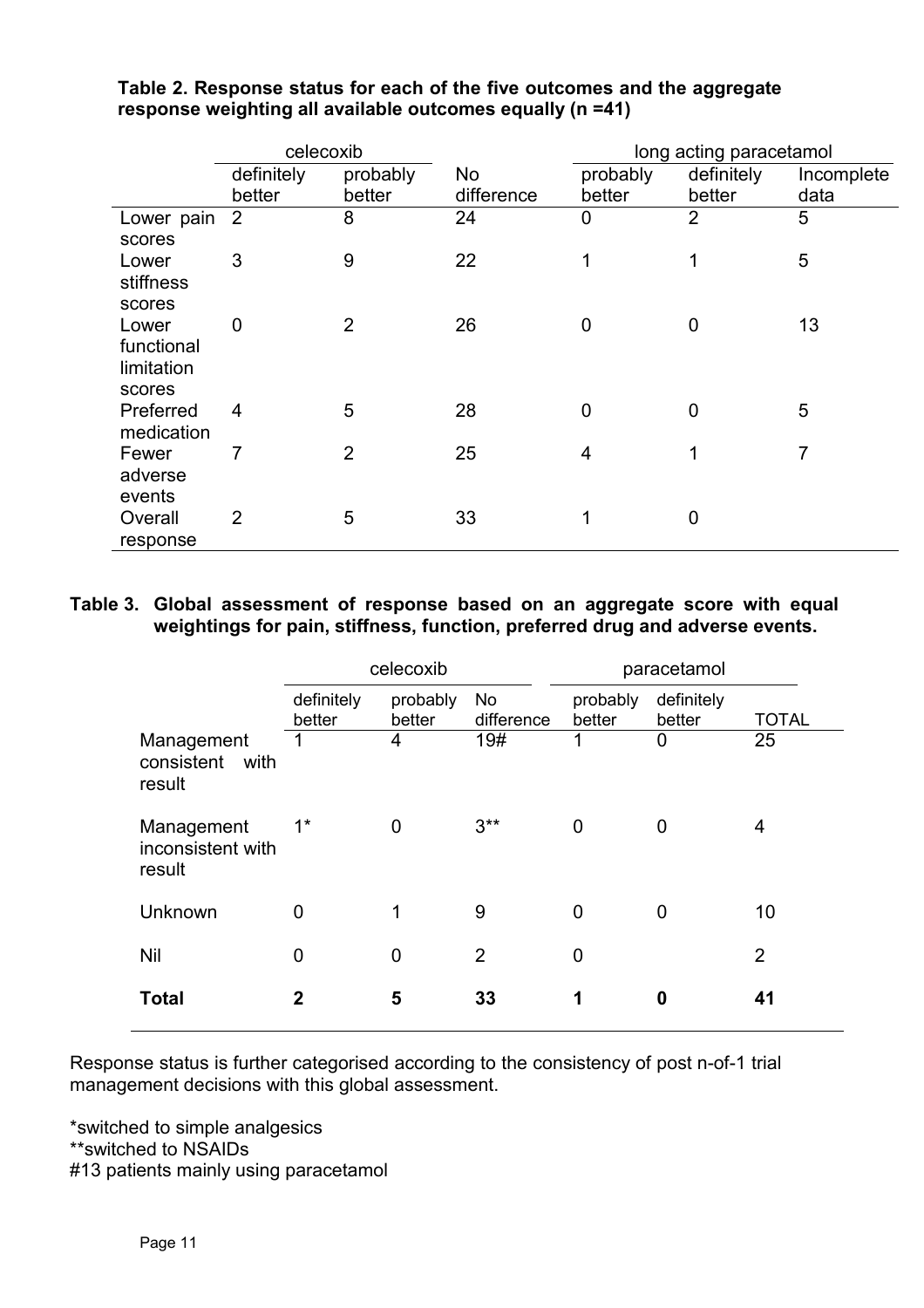|                                            | Treatment after the n-of-1 trial |                                            |                                  |                                    |                          |                |
|--------------------------------------------|----------------------------------|--------------------------------------------|----------------------------------|------------------------------------|--------------------------|----------------|
|                                            | No change                        | NSAID/Cox-2 inhibitor added or substituted | Paracetamol added or substituted | NSAID/Cox-2 inhibitor discontinued | Paracetamol discontinued | Other/unknown  |
| Paracetamol alone (1)                      | $\overline{1}$                   | $\mathbf 0$                                | $\mathbf 0$                      | $\mathbf 0$                        | $\mathbf 0$              | $\overline{0}$ |
| NSAID/Cox-2 inhibitor alone (23)           | 9                                | 1                                          | $5^{\star}$                      | 11                                 | $\mathbf 0$              | 1              |
| Paracetamol plus NSAID/Cox-2 inhibitor (7) | 1                                | 0                                          | $\boldsymbol{0}$                 | $1***$                             | 6                        | 0              |
| Other $(4)$ #                              | 1                                | $\overline{2}$                             | 0                                | $\mathbf 0$                        | 0                        | 1              |
| No drug (6)                                | 3                                | 1                                          | $\overline{2}$                   | $\mathbf 0$                        | $\mathbf 0$              | 0              |
| Total (41)                                 | 15                               | 4                                          | $\overline{7}$                   | 12                                 | 6                        | $\overline{2}$ |

# **Table 4: Regular drug treatment after the n-of-1 trial compared to before**

\* 4 patients switched from NSAID/cox-2 inhibitor to paracetamol and are also counted in the following column

\*\* This patient ceased paracetamol in addition and is also counted in the following column

# Aropax, glucosamine, tramadol

*efore* the

n-of-1 trial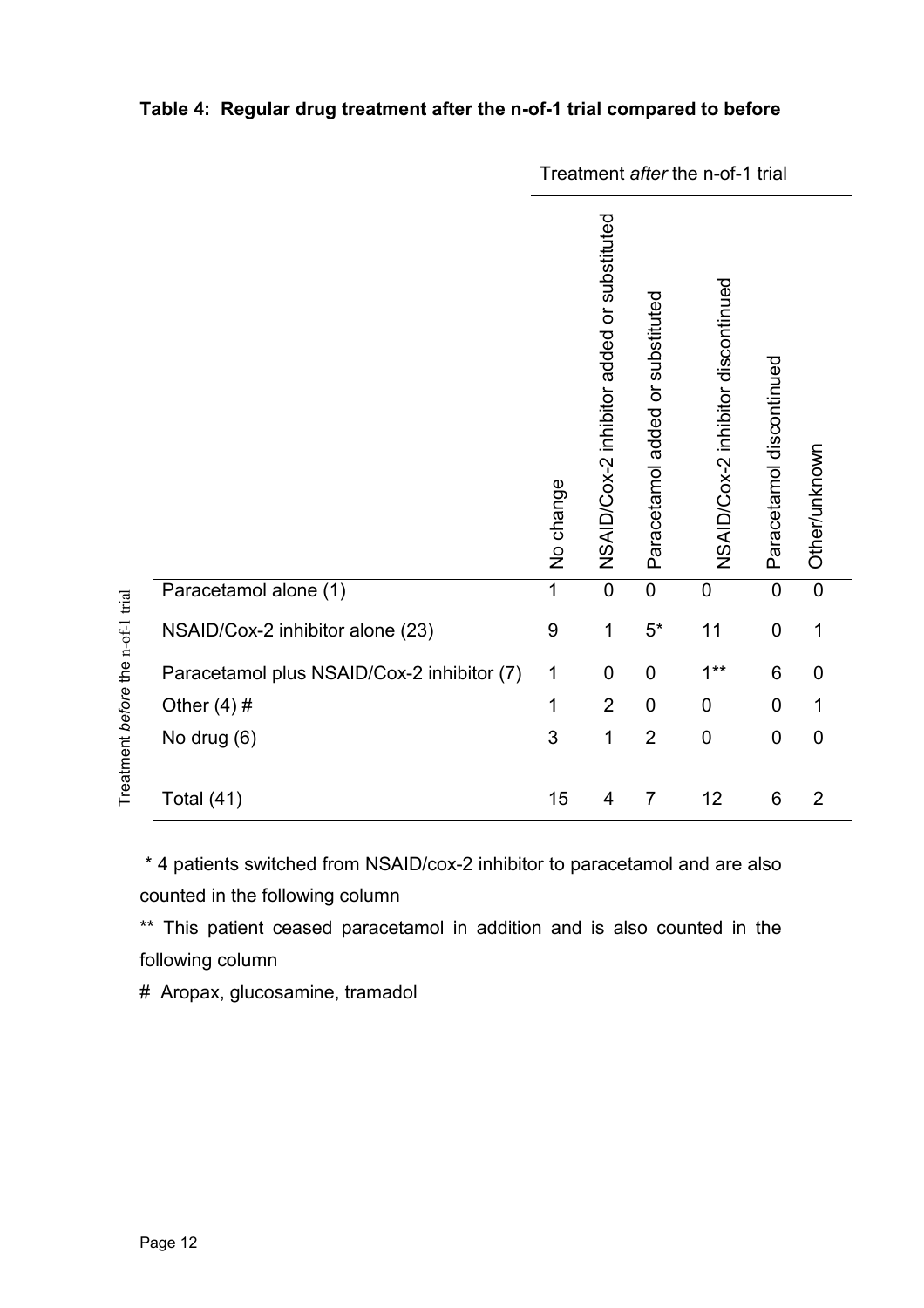**Table 5. Frequency (%) of adverse events during the total treatment period of up to 6 weeks on each medication during the n-of-1 trial. Events for each medication are counted only once per participant.(n=41)** 

|                          | n (%)            |                       |  |
|--------------------------|------------------|-----------------------|--|
| <b>Adverse event</b>     | <b>Celecoxib</b> | <b>ER paracetamol</b> |  |
| <b>Drowsiness</b>        | 9(22)            | 9(22)                 |  |
| <b>Dizziness</b>         | 6(15)            | 6(15)                 |  |
| Indigestion              | 15 (36)          | 18 (44)               |  |
| Heartburn                | 11(27)           | 12 (29)               |  |
| Nausea                   | 7(17)            | 9(22)                 |  |
| Constipation             | 13 (32)          | 18 (44)               |  |
| Diarrhoea                | 10(24)           | 6(15)                 |  |
| Stomach pains            | 6(15)            | 11(27)                |  |
| Vomiting                 | 1(2)             | 3(7)                  |  |
| Headache                 | 22 (54)          | 20 (49)               |  |
| Loss of energy           | 22 (54)          | 21(51)                |  |
| Poor concentration       | 13 (32)          | 14 (34)               |  |
| Ringing in ears/tinnitus | 12 (29)          | 10(24)                |  |
| Swelling                 | 4(10)            | 6(15)                 |  |
| <b>Belching</b>          | 1(2)             | 1(2)                  |  |
| <b>Trembles</b>          | 1(2)             | 1(2)                  |  |
| Aching legs/knees/feet   | 1(2)             | 1(2)                  |  |
| Sore oral mucosa         | 1 $(2)$          | 1(2)                  |  |
| Skin rash                | 1(2)             | 0                     |  |
| Sore throat/ears/mouth   | 1(2)             | $\mathbf 0$           |  |
| Allergic reaction        | 1(2)             | $\mathbf 0$           |  |
| <b>Bloating</b>          | 1(2)             | 0                     |  |
| Flatulence               | 1(2)             | 1<br>(2)              |  |
| <b>Tiredness</b>         | 0                | 2(5)                  |  |
| Teeth grinding           | 0                | 1(2)                  |  |
| Hand tremor              | 0                | 1(2)                  |  |
| Restless legs            | 0                | 1(2)                  |  |
| Poor circulation         | 0                | 1(2)                  |  |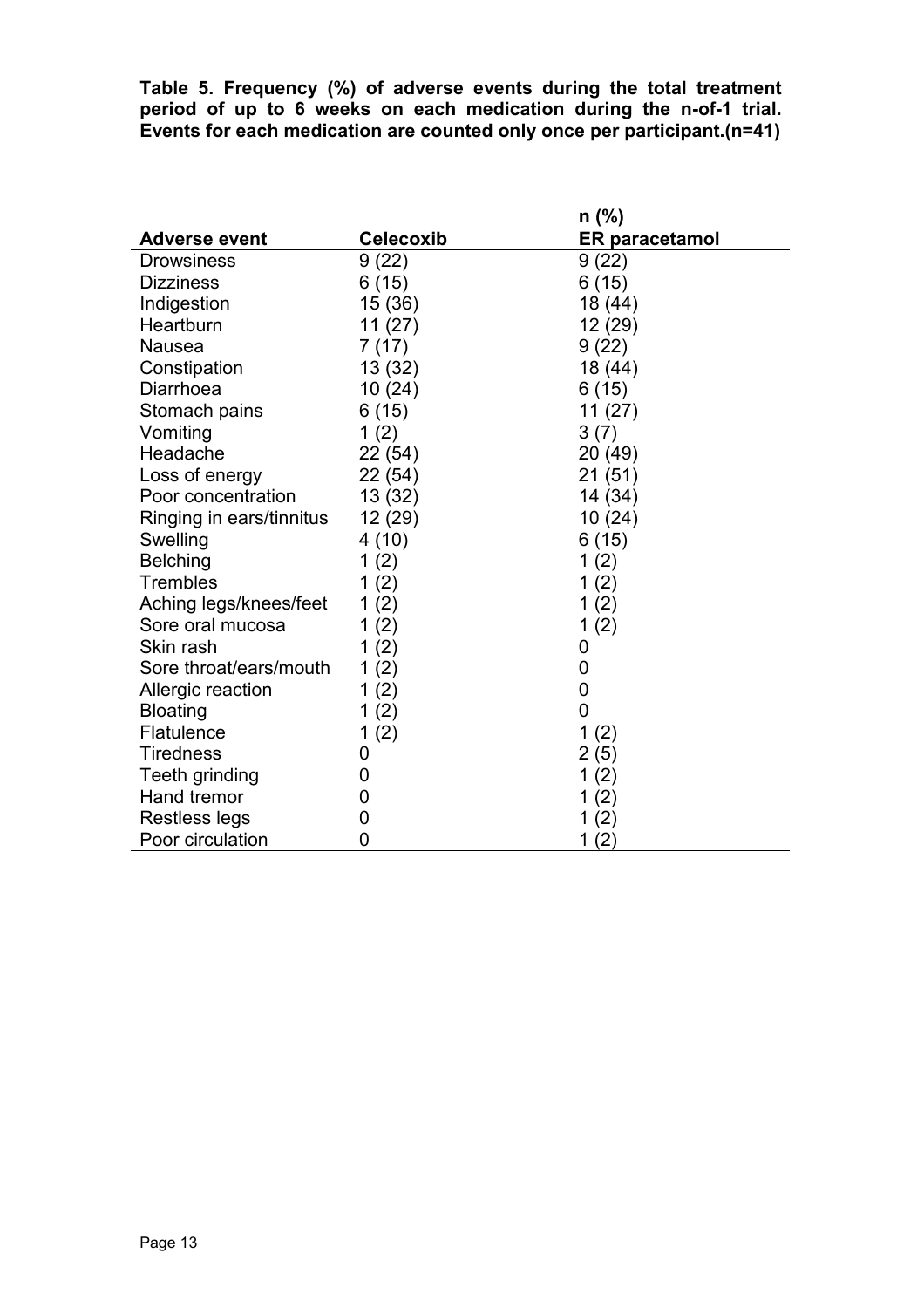## References

- (1) World Health Organization. Chronic rheumatic conditions. http://www who int/chp/topics/rheumatic/en/ [ 2005 [cited 5 A.D. Aug. 23]; Available from: URL:http://www.who.int/chp/topics/rheumatic/en/
- (2) March LM, Schwarz JM, Carfrae BH, Bagge E. Clinical validation of self-reported osteoarthritis. Osteoarthritis Cartilage 1998; 6(2):87-93.
- (3) Jordan KM, Arden NK, Doherty M, Bannwarth B, Bijlsma JW, Dieppe P et al. EULAR Recommendations 2003: an evidence based approach to the management of knee osteoarthritis: Report of a Task Force of the Standing Committee for International Clinical Studies Including Therapeutic Trials (ESCISIT). Ann Rheum Dis 2003; 62(12):1145- 1155.
- (4) American College of Rheumatology Subcommittee on Osteoarthritis. Recommendations for the medical management of osteoarthritis of the hip and knee: 2000 update. Arthritis and Rheumatism 2000; 43(9):1905-1915.
- (5) Koes BW, Sanders RJ, Tuut MK. [The Dutch Institute for Health Care Improvement (CBO) guideline for the diagnosis and treatment of aspecific acute and chronic low back complaints]. Ned Tijdschr Geneeskd 2004; 148(7):310-314.
- (6) FDA MedWatch. **COX-2 Selective (includes Bextra, Celebrex, and Vioxx) and Non-Selective Non-Steroidal Anti-Inflammatory Drugs (NSAIDs)**. http://www.fda.gov/medwatch/SAFETY/2005/safety05.htm#NSAID . 15-6-2005. Ref Type: Internet Communication
- (7) Day RO GGG. The vascular effects of COX-2 selective inhibitors. Australian Prescriber . 2005. Ref Type: Journal (Full)
- (8) Bacon TH, Hole JG, North M, Burnett I. Analgesic efficacy of sustained release paracetamol in patients with osteoarthritis of the knee. Br J Clin Pharmacol 2002; 53(6):629-636.
- (9) Coulthard P, Hill CM, Frame JW, Barry H, Ridge BD, Bacon TH. Pain control with paracetamol from a sustained release formulation and a standard release formulation after third molar surgery: a randomised controlled trial. BDJ 2001; 191(6):319-324.
- (10) Pincus T, Fort JF, Mangal B, Kock G, Wolfe F, Moskowitz R. Patient preference for placebo, acetaminophen (paracetamol), or Celebrex effectiveness study (PACES-1): a double-blinded, randomized, crossover clinical trial in patients with osteoarthritis of the hip or knee. Ann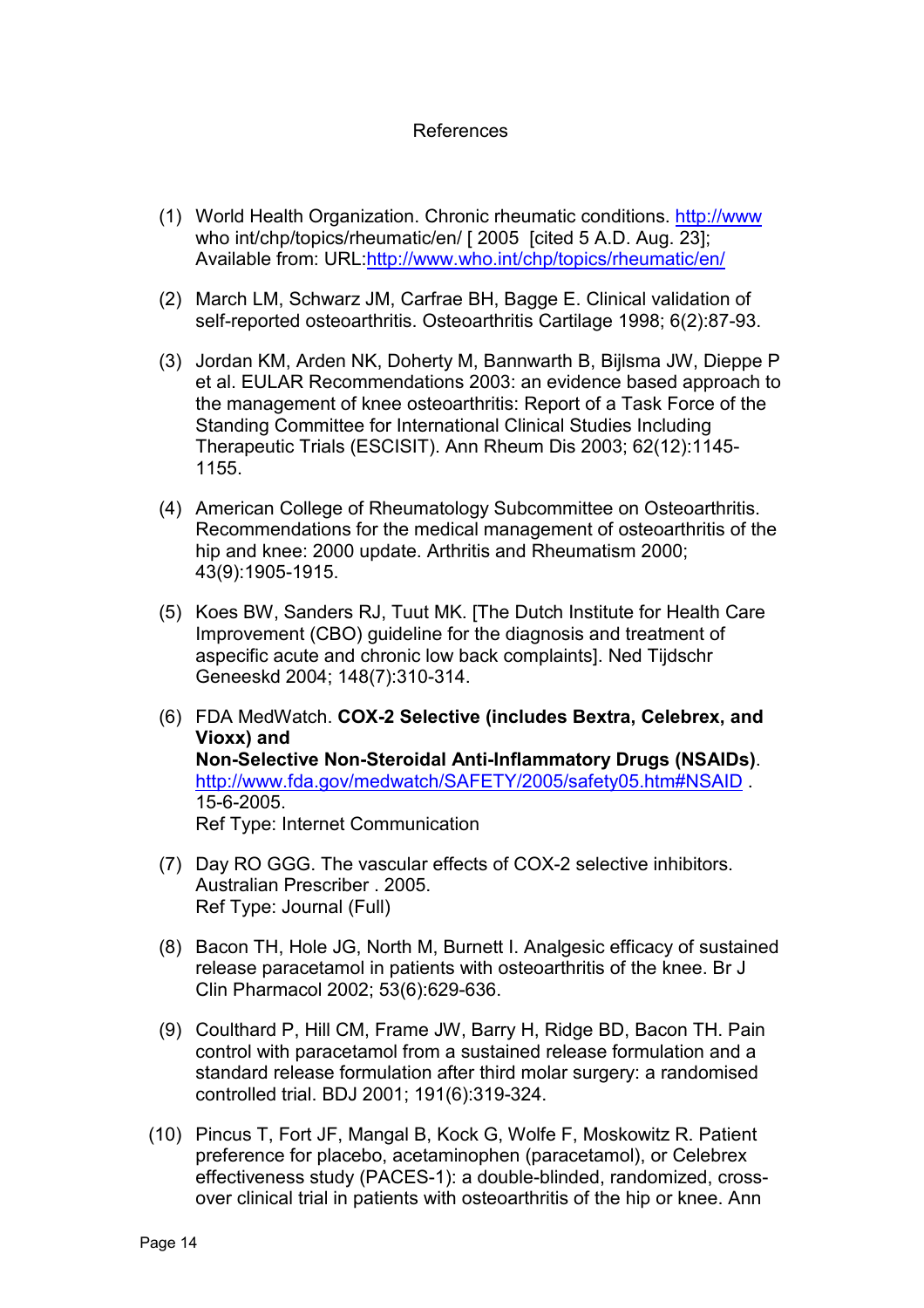Rheum.Dis. 62[Suppl 1], 73. 2003. Ref Type: Abstract

- (11) Pincus T, Koch G, Lei H, Mangal B, Sokka T, Moskowitz R et al. Patient preference for Placebo, Acetaminophen or Celecoxib Efficacy Studies (PACES): Two randomized placebo-controlled cross-over clinical trials in patients with osteoarthritis of the knee or hip. Ann Rheum Dis 2004.
- (12) Geba GP, Weaver AL, Polis AB, Dixon ME, Schnitzer TJ. Efficacy of rofecoxib, celecoxib, and acetaminophen in osteoarthritis of the knee: a randomized trial. JAMA 2002; 287(1):64-71.
- (13) Nikles CJ, Yelland M, Glasziou PP, Del MC. Do individualized medication effectiveness tests (n-of-1 trials) change clinical decisions about which drugs to use for osteoarthritis and chronic pain? Am J Ther 2005; 12(1):92-97.
- (14) March L, Irwig L, Schwarz J, Simpson J, Chock C, Brooks P. N of 1 trials comparing a non-steroidal anti-inflammatory drug with paracetamol in osteoarthritis. BMJ 1994; 309(6961):1041-1045.
- (15) Sheather-Reid RB, Cohen M. Efficacy of analgesics in chronic pain: a series of N-of-1 studies. J Pain Symptom Manage 1998; 15(4):244- 252.
- (16) Larson EB. N-of-1 clinical trials. A technique for improving medical therapeutics. West J Med 1990; 152(1):52-56.
- (17) Guyatt GH, Keller JL, Jaeschke R, Rosenbloom D, Adachi JD, Newhouse MT. The n-of-1 randomized controlled trial: clinical usefulness. Our three-year experience. Ann Intern Med 1990; 112(4):293-299.
- (18) Coxeter PD, Schluter PJ, Eastwood HL, Nikles CJ, Glasziou PP. Valerian does not appear to reduce symptoms for patients with chronic insomnia in general practice using a series of randomised n-of-1 trials. Complement Ther Med 2003; 11(4):215-222.
- (19) Nikles CJ, Clavarino AM, Del Mar CB. Using n-of-1 trials as a clinical tool to improve prescribing. Br J Gen Pract 2005; 55(512):175-180.
- (20) Stratford PW, Gill C. Assessing disability and change in individual patients: a report of a patient-specific measure. Physiotherapy Canada 1995;47:258-63.**)**
- (21) Zucker DR, Schmid CH, McIntosh MW, D'Agostino RB, Selker HP, Lau J. Combining single patient (N-of-1) trials to estimate population treatment effects and to evaluate individual patient responses to treatment. J Clin Epidemiol 1997; 50(4):401-410.
- (22) Ehrich EW, Davies GM, Watson DJ, Bolognese JA, Seidenberg BC, Bellamy N. Minimal perceptible clinical improvement with the Western Ontario and McMaster Universities osteoarthritis index questionnaire